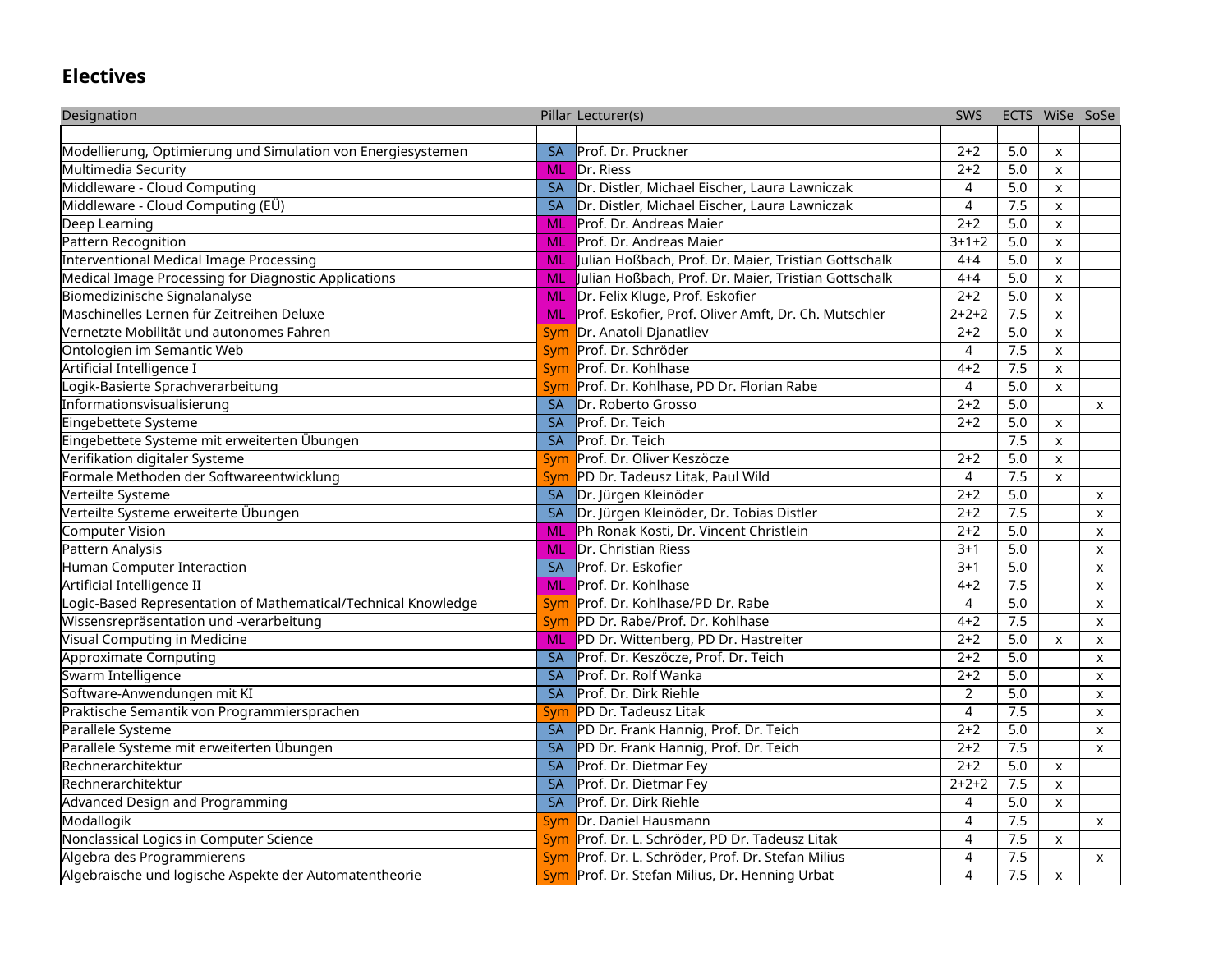| Advanced Programming Techniques              | <b>SA</b> | Prof. Dr. Harald Köstler                             | 4       | 7.5 |                           |    |
|----------------------------------------------|-----------|------------------------------------------------------|---------|-----|---------------------------|----|
| Kommunikation und parallele Prozesse         |           | Sym Dr. Sergey Goncharov und Prof. Dr. Lutz Schröder | 4       | 7.5 | $\boldsymbol{\mathsf{x}}$ | X  |
| Speech and Language Processing               | <b>ML</b> | Prof. Dr. Andreas Maier                              | $2+2$   | 5.0 |                           | X. |
| Monad-based Programming                      | Sym       | Dr. Sergey Goncharov                                 | 4       | 7.5 | $\boldsymbol{\mathsf{x}}$ | X  |
| Computational Neurotechnology                |           | Prof. Dr. Tobias Reichenbach                         | $2 + 2$ | 5.0 |                           | X. |
| Cognitive Neuroscience for AI Developers     | <b>SA</b> | Dr. Patrick Krauss                                   | $2+2$   | 5.0 |                           | x  |
| Reinforcement Learning                       | <b>ML</b> | Christopher Mutschler                                | $2 + 2$ | 5.0 |                           | X. |
| Computational Visual Perception              | <b>SA</b> | Prof. Dr. Andreas Kist, Marc Stamminger, Prof. Egger | $4 + 2$ | 7.5 | $\boldsymbol{\mathsf{x}}$ |    |
| <b>Artificial Motor Learning</b>             | <b>SA</b> | Prof. Dr. Seel                                       | 4       | 5.0 |                           | x  |
| Inertial Sensor Fusion                       | <b>SA</b> | Prof. Dr. Seel                                       | 4       | 5.0 | $\times$                  |    |
| Introduction to Explainable Machine Learning | <b>ML</b> | Prof. Dr. Seel                                       | 4       | 5.0 |                           | x. |
| Computational Magnetic Resonance Imaging     | <b>SA</b> | Prof. Dr. Knoll                                      | $2 + 2$ | 5.0 | $\times$                  |    |
| Speech and Language Understanding            | <b>ML</b> | <b>Prof. Dr. Yang</b>                                | 4       | 5.0 |                           | x  |
| Intent Detection and Feedback                | <b>SA</b> | Prof. Dr. Castellini / Egle                          | 4       | 5.0 |                           | X. |
| Algorithmic Bioinformatics                   | ML.       | Prof. Dr. David B. Blumenthal                        | $2 + 2$ | 5.0 | $\boldsymbol{\mathsf{x}}$ |    |

## **Projects**

| Designation                                                        |           | Pillar Lecturer(s)                                       | <b>SWS</b>     |      | ECTS WiSe SoSe |              |
|--------------------------------------------------------------------|-----------|----------------------------------------------------------|----------------|------|----------------|--------------|
|                                                                    |           |                                                          |                |      |                |              |
| Projekt Maschinelles Lernen und Datenanalytik                      | ML        | Prof. Eskofier                                           | 4              | 10.0 | X              | X            |
| Projekt Künstliche Intelligenz                                     | Sym       | Prof. Kohlhase                                           | 4              | 10.0 | X              | X            |
| Projekt Mustererkennung                                            | <b>ML</b> | Dr. Christlein                                           | 4              | 10.0 | X              | X            |
| Rechnerarchitekturen für Deep-Learning Anwendungen                 | <b>SA</b> | Dr. Marc Reichenbach / Prof. D. Fey                      | 8              | 10.0 | X.             |              |
| Agile Methods and Open Source Project                              | <b>SA</b> | Prof. Dr. Dirk Riehle                                    | 4              | 10.0 |                | X            |
| Projekt Applied Software Engineering                               | <b>SA</b> | Prof. Dr. Dirk Riehle                                    | 0              | 10.0 | X              | X            |
| Master Projekt Datenmanagement                                     | <b>ML</b> | Prof. Lenz                                               | 4              | 10.0 |                | x            |
| Project Biomedical Network Science                                 | <b>SA</b> | Prof. Dr. David B. Blumenthal                            | 4              | 10.0 | X              | X            |
| AI 1 Systems Project                                               | Sym       | Prof. Dr. Kohlhase                                       | 4              | 10.0 | $\mathsf{X}$   |              |
| AI 2 Systems Project                                               | ML        | Prof. Dr. Kohlhase                                       | 4              | 10.0 |                | X            |
| <b>Project Representation Learning</b>                             | <b>ML</b> | Prof. Dr. Kainz                                          | 4              | 10.0 | X              | X            |
| Innovationslabor                                                   | <b>ML</b> | Prof. Dr. Eskofier / Matthias Zürl                       | 4              | 10.0 | X              | X            |
| Digital Psychology Lab                                             | <b>SA</b> | Prof. Dr. Eskofier / Robert Richer / Maximilian Rohleder | $\overline{2}$ | 5.0  | X              |              |
| Intelligent Sensorimotor Systems Lab                               | <b>SA</b> | Prof. Dr. Seel                                           | 4              | 10.0 | X              | X            |
| Computational Imaging Project                                      | <b>SA</b> | Prof. Dr. Knoll                                          | 8              | 10.0 | X              | x            |
| Legged Locomotion of Robots Deluxe                                 | <b>ML</b> | Prof. Dr. Koelewijn                                      | 4              | 5.0  |                | X            |
| Applied Neuroengineering                                           | <b>SA</b> | Prof. Dr. Del Vecchio                                    | 4              | 10.0 | X              |              |
| Project Intraoperative Imaging and Machine Learning                | <b>ML</b> | Prof. Dr. Breininger                                     | $\overline{2}$ | 5.0  | $\pmb{\times}$ |              |
| <b>Biomedical Image Analysis Project</b>                           | <b>ML</b> | Prof. Dr. Andreas Kist                                   | 4              | 10.0 |                | $\mathsf{x}$ |
| AI Project: Computational Visual Perception                        | <b>SA</b> | Prof. Dr. Egger                                          | 4              | 10.0 | X              | X            |
| <b>Project Digital Reality</b>                                     | <b>SA</b> | Prof. Dr. Weyrich                                        | 6              | 10.0 | X              | X            |
| Project on Applied AI in Factory Automation and Production Systems | <b>SA</b> | Prof. Dr.-Ing. Jörg Franke                               | 8              | 10.0 | X              | X            |
| Project Music and Audio Processing                                 | <b>SA</b> | Prof. Dr. Meinard Müller                                 | 4              | 10.0 | X              | X            |
| Ausgewählte Projekte der Computergraphik                           | <b>SA</b> | Prof. Dr.-Ing. Marc Stamminger                           | 4              | 10.0 | X              | X            |